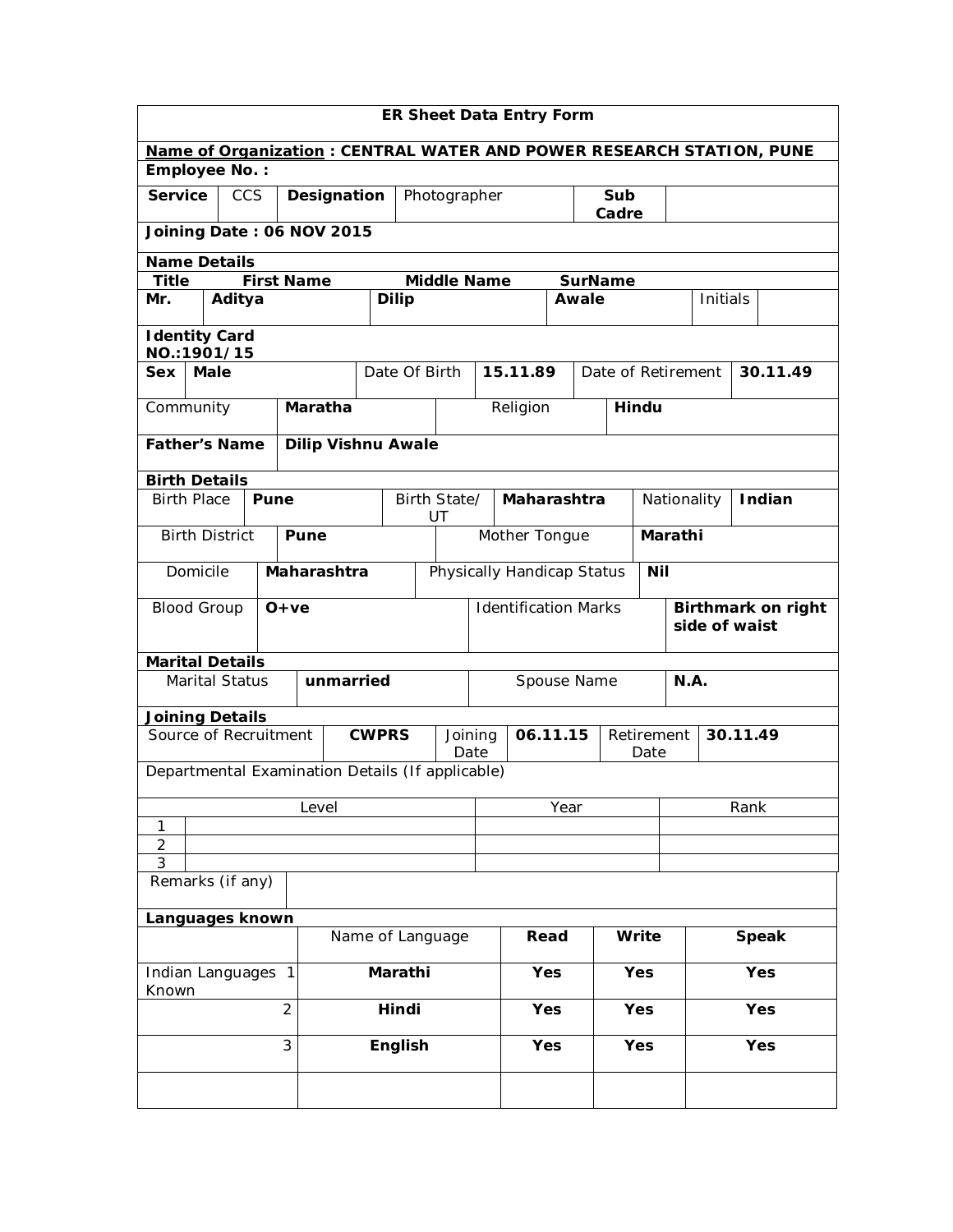| Foreign Languages<br>Known 1 |  |  |
|------------------------------|--|--|
|                              |  |  |
|                              |  |  |
|                              |  |  |
|                              |  |  |
|                              |  |  |

## Details of deputation (if applicable)

| Name of the Office | Post held at that<br>time in parent office | Name of post<br>(selected for<br>deputation | Period of deputation |      |  |
|--------------------|--------------------------------------------|---------------------------------------------|----------------------|------|--|
|                    |                                            |                                             | Since                | From |  |
|                    |                                            |                                             |                      |      |  |

## Details of Foreign Visit

| SI.                                     | Place of Visit | Date of | Post held at | Whether it     | Details of visit |  |  |  |  |  |
|-----------------------------------------|----------------|---------|--------------|----------------|------------------|--|--|--|--|--|
| No.                                     |                | visit   | that time    | is a           |                  |  |  |  |  |  |
|                                         |                |         |              | personal or    |                  |  |  |  |  |  |
|                                         |                |         |              | official visit |                  |  |  |  |  |  |
|                                         |                |         |              |                |                  |  |  |  |  |  |
|                                         |                |         |              |                |                  |  |  |  |  |  |
|                                         |                |         |              |                |                  |  |  |  |  |  |
| Transfer/Posting Detail (if applicable) |                |         |              |                |                  |  |  |  |  |  |
|                                         |                |         |              |                |                  |  |  |  |  |  |

| Place                                                                                                     | Period of posting                                                                             |  |                         |      |               |                   |                  |                  |  |
|-----------------------------------------------------------------------------------------------------------|-----------------------------------------------------------------------------------------------|--|-------------------------|------|---------------|-------------------|------------------|------------------|--|
|                                                                                                           | Since                                                                                         |  |                         |      | From          |                   |                  |                  |  |
|                                                                                                           |                                                                                               |  |                         |      |               |                   |                  |                  |  |
| Qualification (Use extra photocopy sheets for multi qualifications, experience, training, awards details) |                                                                                               |  |                         |      |               |                   |                  |                  |  |
| Qualification                                                                                             |                                                                                               |  | Discipline              |      |               |                   | Specialization 1 |                  |  |
| <b>B.Com</b>                                                                                              |                                                                                               |  |                         |      |               |                   |                  |                  |  |
| Year                                                                                                      |                                                                                               |  | Division                |      | CGPA/ % Marks |                   |                  | Specialization 2 |  |
|                                                                                                           |                                                                                               |  |                         |      |               |                   |                  |                  |  |
| Institution                                                                                               |                                                                                               |  | University              |      | Place         |                   |                  | Country          |  |
|                                                                                                           |                                                                                               |  |                         | Pune |               |                   | India            |                  |  |
| <b>Experience</b>                                                                                         |                                                                                               |  |                         |      |               |                   |                  |                  |  |
| Type of Posting                                                                                           |                                                                                               |  | Level                   |      |               |                   |                  |                  |  |
| <b>On Probation</b>                                                                                       |                                                                                               |  | Group c                 |      |               |                   |                  |                  |  |
| Designation                                                                                               |                                                                                               |  | <b>Present Position</b> |      |               |                   |                  |                  |  |
| Photographer                                                                                              |                                                                                               |  | Photographer            |      |               |                   |                  |                  |  |
| Ministry                                                                                                  |                                                                                               |  | Department              |      |               |                   |                  |                  |  |
| <b>Water Resources, RD&amp;GR</b>                                                                         |                                                                                               |  | <b>Water Resources</b>  |      |               |                   |                  |                  |  |
| Office                                                                                                    |                                                                                               |  | Place                   |      |               |                   |                  |                  |  |
| <b>CWPRS</b>                                                                                              |                                                                                               |  | Khadakwasla, Pune       |      |               |                   |                  |                  |  |
| Experience Subject                                                                                        |                                                                                               |  |                         |      |               | Period of Posting |                  |                  |  |
| Major                                                                                                     |                                                                                               |  | Minor                   |      |               |                   | From             | To               |  |
|                                                                                                           |                                                                                               |  |                         |      |               |                   |                  |                  |  |
| (minimum 1 week & above)                                                                                  | Note:-Refer the Annexure to fill above Major, Minor Subjects and below given training subject |  |                         |      |               |                   |                  |                  |  |
| Training                                                                                                  |                                                                                               |  |                         |      |               |                   |                  |                  |  |